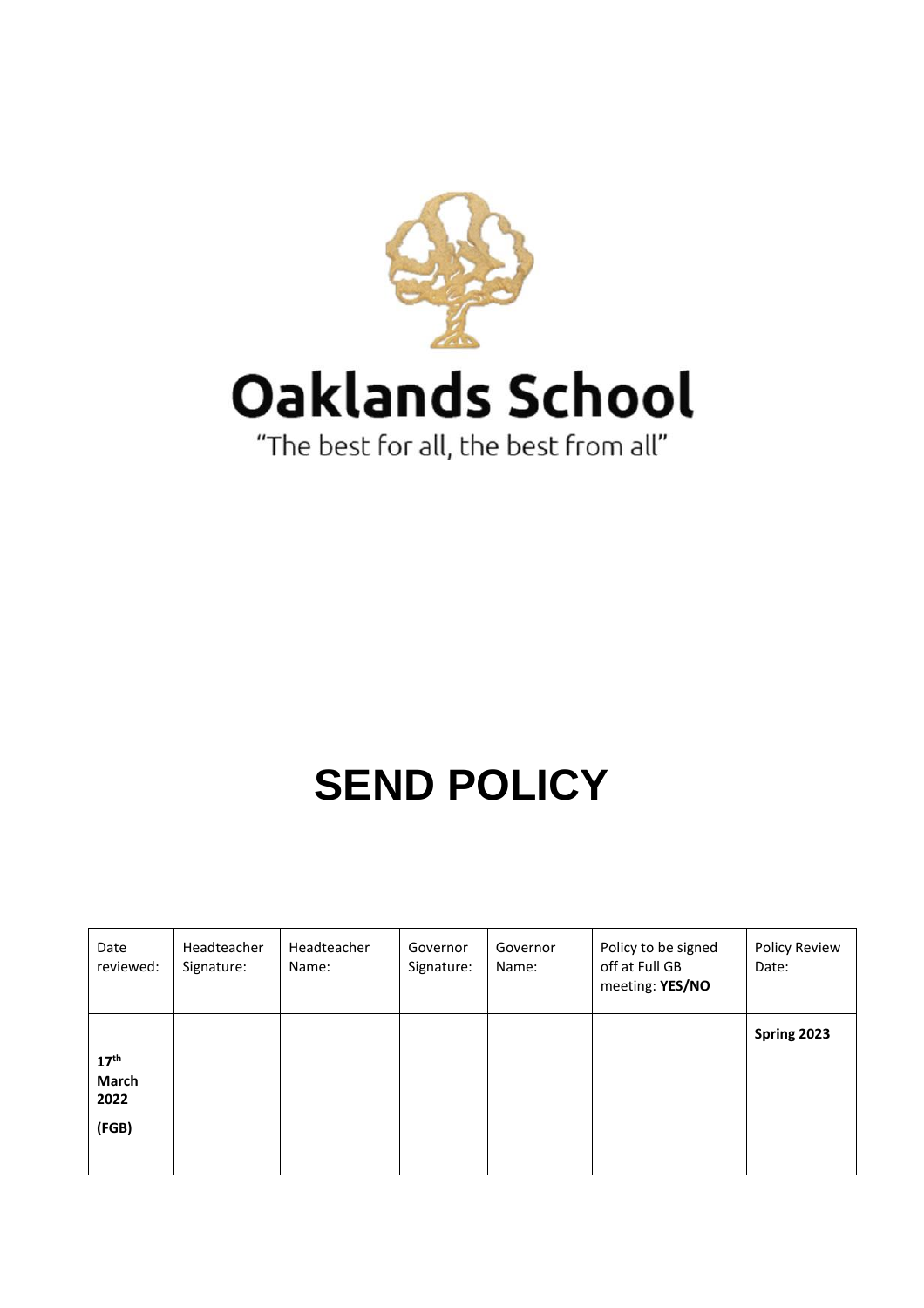# **Contents**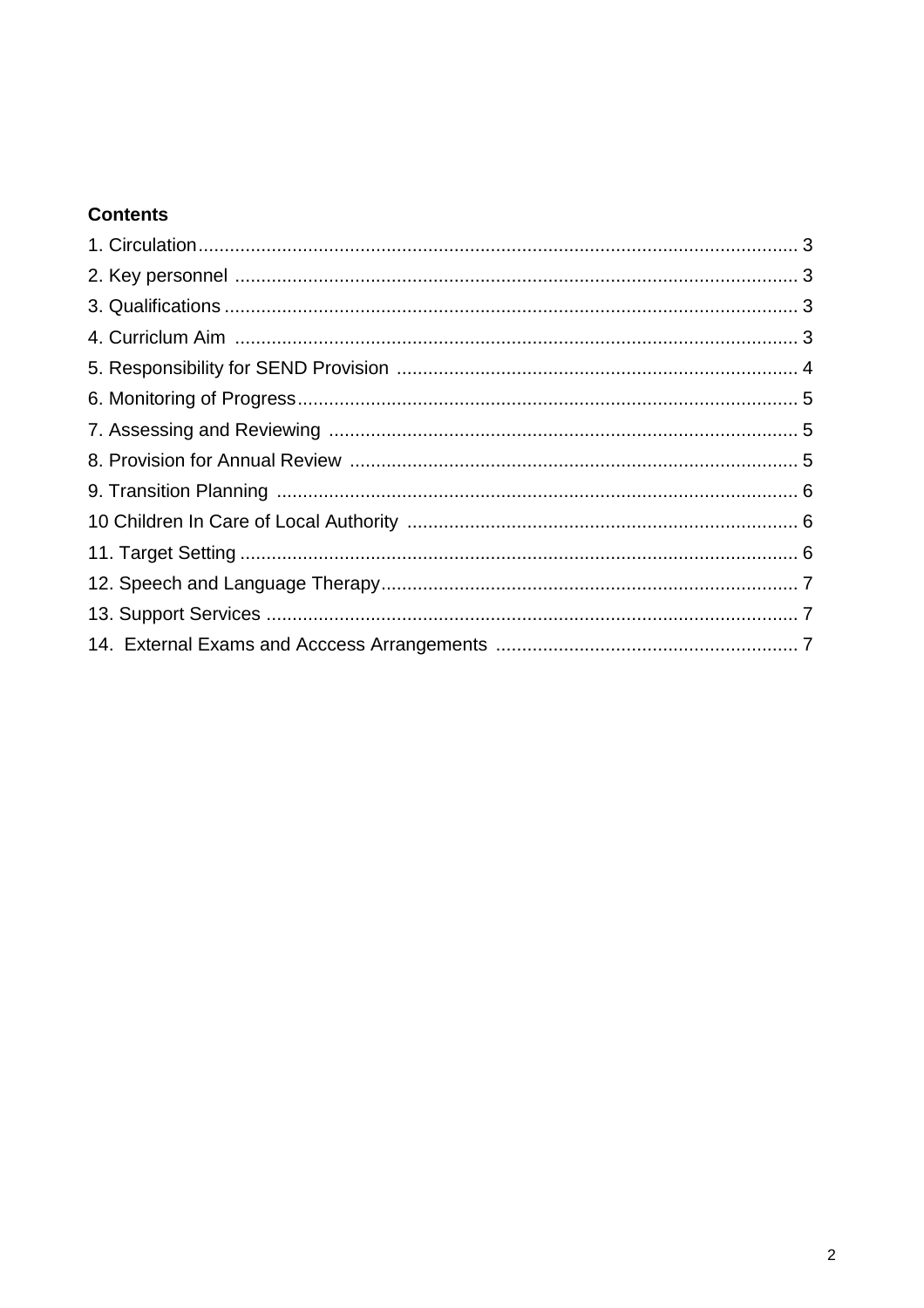# **Circulation**

This policy is available to all teaching and non-teaching staff, including external agencies. Copies are available to parents and carers on request and the policy is published on the School's website. As a school which caters for children and young people with special educational needs, all students at Oaklands School will have an Education Health and Care Plan (EHCP).

#### **Key Personnel**

Martine Clewes SENCO

- **Assistant Head Teacher,**
- **Designated Teacher for Children in Care (CiC),**
- **Deputy Designated Safeguarding Lead (DDSL).**

Tamsyn Bradley Qualified SENCO

- **Assistant Head Teacher,**
- **Deputy Designated Teacher for Children in Care (CiC),**
- **Designated Safeguarding Lead (DSL).**

#### SEND Governor: Simon Dyson

#### **Qualifications held by Martine Clewes and Tamsyn Bradley:**

- SENCO Specialist Certificate;
- National Award for SEN Coordination (NASCO)
- Level 3 Keeping Children Safe in Education Certificate.

#### **Curriculum Aim to support SEND**

The aim at Oaklands School is to enable all young people to achieve their potential through a fully inclusive curriculum. The Educational Curriculum at the school is based upon the National Curriculum. An inclusive curriculum is one where all learners:

- Experience a child centred approach, where they are supported in a nurturing, safe and appropriate environment
- See the relevance of the curriculum to their own experiences and aspirations.
- Have sufficient opportunities to succeed in their learning at the highest standard.

For students in Key stage 4 and the Sixth Form, there is a range of accreditation available that meets the full range of abilities and aptitudes of all the students at the school. Opportunities are also available for students to pursue individual interests through a range of additional curriculum opportunities which are reviewed annually. Each student has a timetable that details their core subjects and the 'optional subject' choices they have made. The subjects taught enhance well-being, develop skills for independent living and promote citizenship.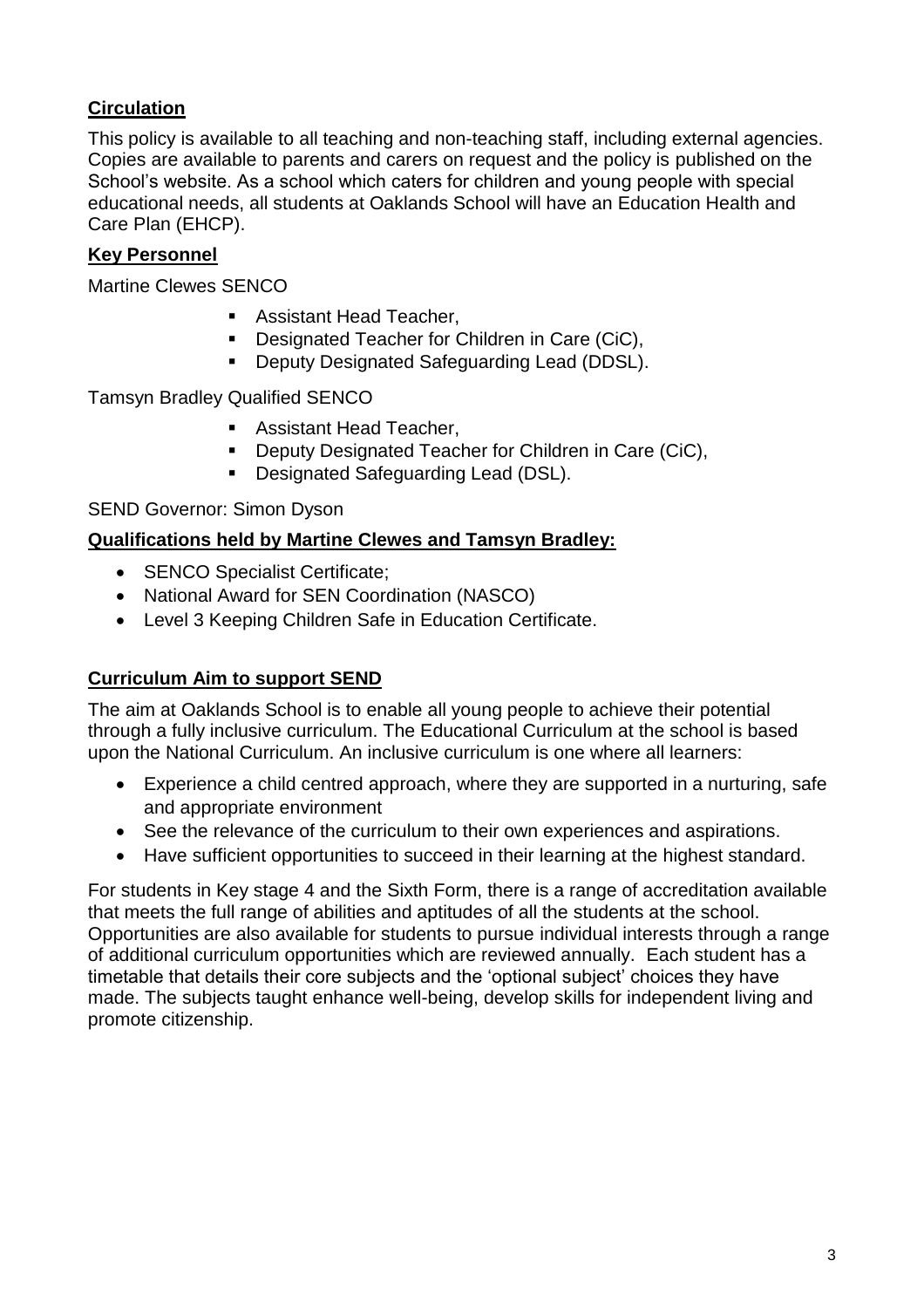# **Responsibility for SEND Provision**

The person responsible for coordinating the provision of education for the students at Oaklands School is the SENCO, supported by qualified staff who apply Quality First Teaching skills to support students.

#### **The SENCO is responsible for:**

- To coordinate the whole-school provision for SEND;
- Ensuring the appropriate educational provision,including resources, is available to support the needs identified within the EHCP.
- To be responsive to requests for advice from all stakeholders, particularly from teachers and teaching assistants;
- Establishing training requirements for staff and contributing, as appropriate, to their training;
- Maintaining school systems and records;
- Liaising with parents as necessary, including conducting EHCP annual, transfer or transition reviews;
- Liaising with external support agencies, including the educational psychologist health and social services and voluntary bodies.

All staff within the school are responsible for delivering the day to day provision for all students. Everyone has a key role to play in supporting pupil development. This is in line with the expectations outlined in the SEND Code of Practice 2014.

#### **Class Teachers are responsible for:**

- Ensuring the emotional and social needs of each student within their form group are met. Class teachers act as mentors for each student in their form group and are responsible for supporting them throughout the school day;
- Planning lessons that meet the needs of all students. This includes differentiation of tasks, providing appropriate resources and support for each student; as outlined in the SEND Code of Practice and in line with the school's core offer;
- Ensuring records of subject progress are kept according to the School's Assessment Policy;
- Liaising with the SENCO/ Data Manager/ external agencies regarding each student's academic progress and welfare needs;
- Providing information as required, including written reports, for external professionals e.g. health service, social services or others with specialist knowledge;
- Providing written reports detailing progress andattainment for Annual Reviews of EHCPs, this includes both pre and post review reporting;
- Identifying and assigning termly targets appropriate to the long-term targets within the EHCPs.

#### **6 Monitoring of Progress**

The aim at Oaklands School is that all students make progress in both their academic, social and personal skills.

The School uses a commercial software programme, Onwards and Upwards to record and monitor progress. Please refer to the Assessment and Marking policy for further detail.

#### **7 Assessing and Reviewing**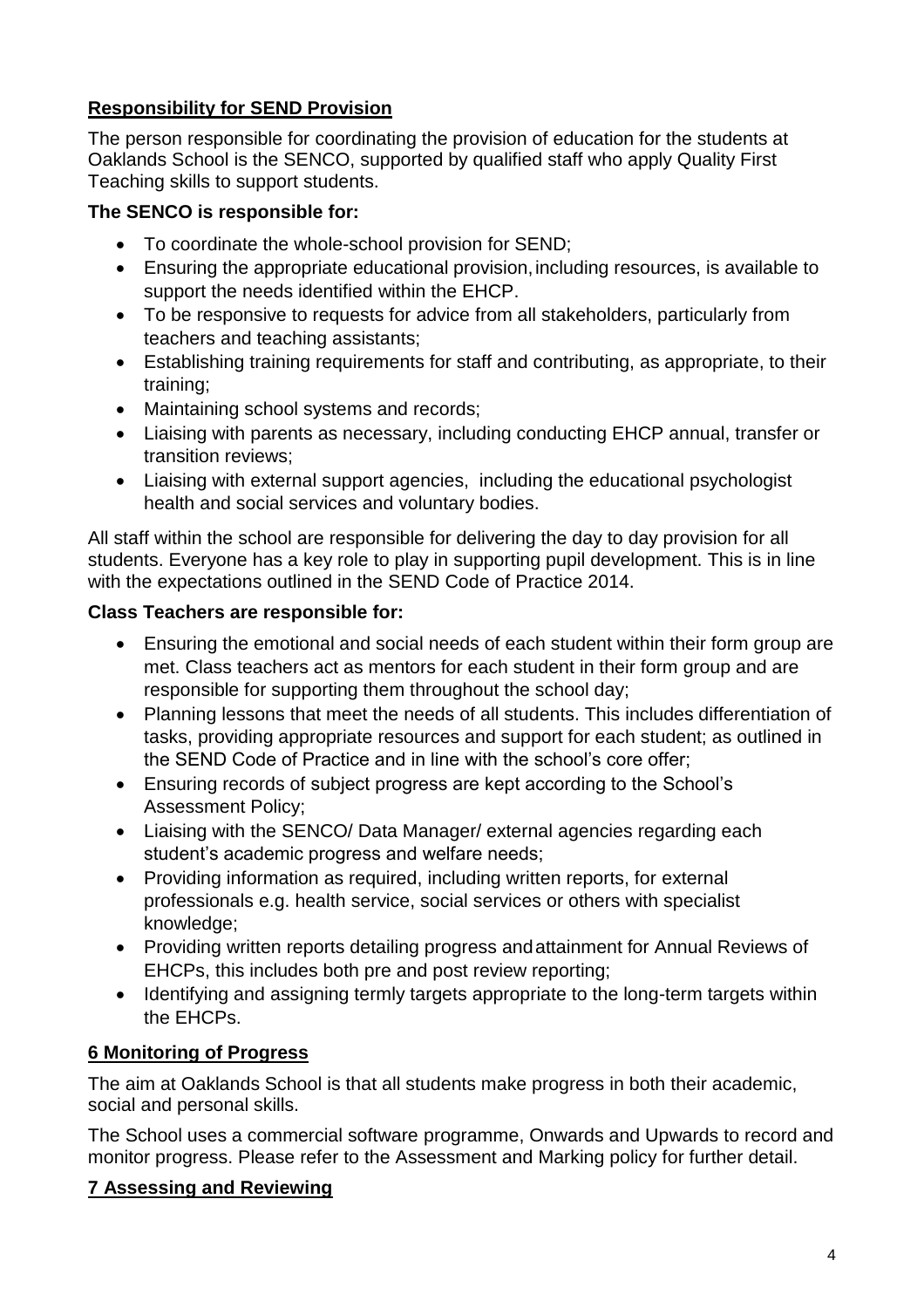The school follows the guidance within the SEND Code of Practice 2014 where the focus is on the Assess, Plan, Do, Review process.

# **Assess**

On admission to the school the pupil's needs are identified as part of the transition process. Pupils are assessed via formative and summative assessments in order to benchmark accordingly hence continuing to meet need.

# **Plan**

The form tutor and pupils are involved in setting targets and working towards them each term, pupils are encouraged to attend annual review meetings to review how these targets link to EHCP progress. All staff have access to the pupils' individual EHCP to ensure target setting is relevant to the pupil and appropriate challenge is planned for within subjects.

#### **Do**

Pupils' needs are monitored and any developmental areas are communicated to staff on a daily basis if required and parents/carers at parent/carer/teacher meetings, via interim reports or by daily communication as required.

#### **Review**

The annual review process ensures that detailed information is updated regarding need and accessibility on an annual basis. There is also the opportunity to review progress with parents at parent/teacher meetings and more informally with the pupil on a daily/termly basis as identified by the relevant tutors.

#### **8 Provision for Annual Review of Statements of Special Educational Needs**

The aim at Oaklands School is to create a welcoming environment in which both the young person and their parents/carers feel comfortable to express their views.

Annual Reviews usually take place in a private meeting room. There is a car parking area immediately outside which includes a disabled parking area if required, and toilet facilities are also wheelchair accessible. Parents/carers may bring a friend or an independent supporter with them to the meeting if required, who could contribute on their behalf. However, please inform the School in advance that this person will be attending the review.

Additional planning to meet the needs of young people/families with English as an Additional language or communication difficulties. If a young person or their family has English as an additional language or a communication difficulty, the timescale for planning the annual review is taken into account. The School will ensure that documents are translated or made available in an appropriate format. It would also consult with the placing authority regarding the need for appropriate bilingual support to be available at the review.

Invitations are sent out at least 4 weeks prior to the review date to all those involved in the students' education and care. The review documentation and any other written contributions are sent out 14 days prior to the review. EHCP reviews meetings are held annually.

However, interim reviews can be conducted if necessary. Year 11 and post 16 reviews for students may also be held earlier in order to allow sufficient time to resolve issues relating to funding or transition planning.

Students are encouraged to take an active role by contributing their 'voice' and are invited to attend at least part of the review. The local authority provide updated information following the review, this can be an amended draft plan or a maintain letter. Parents are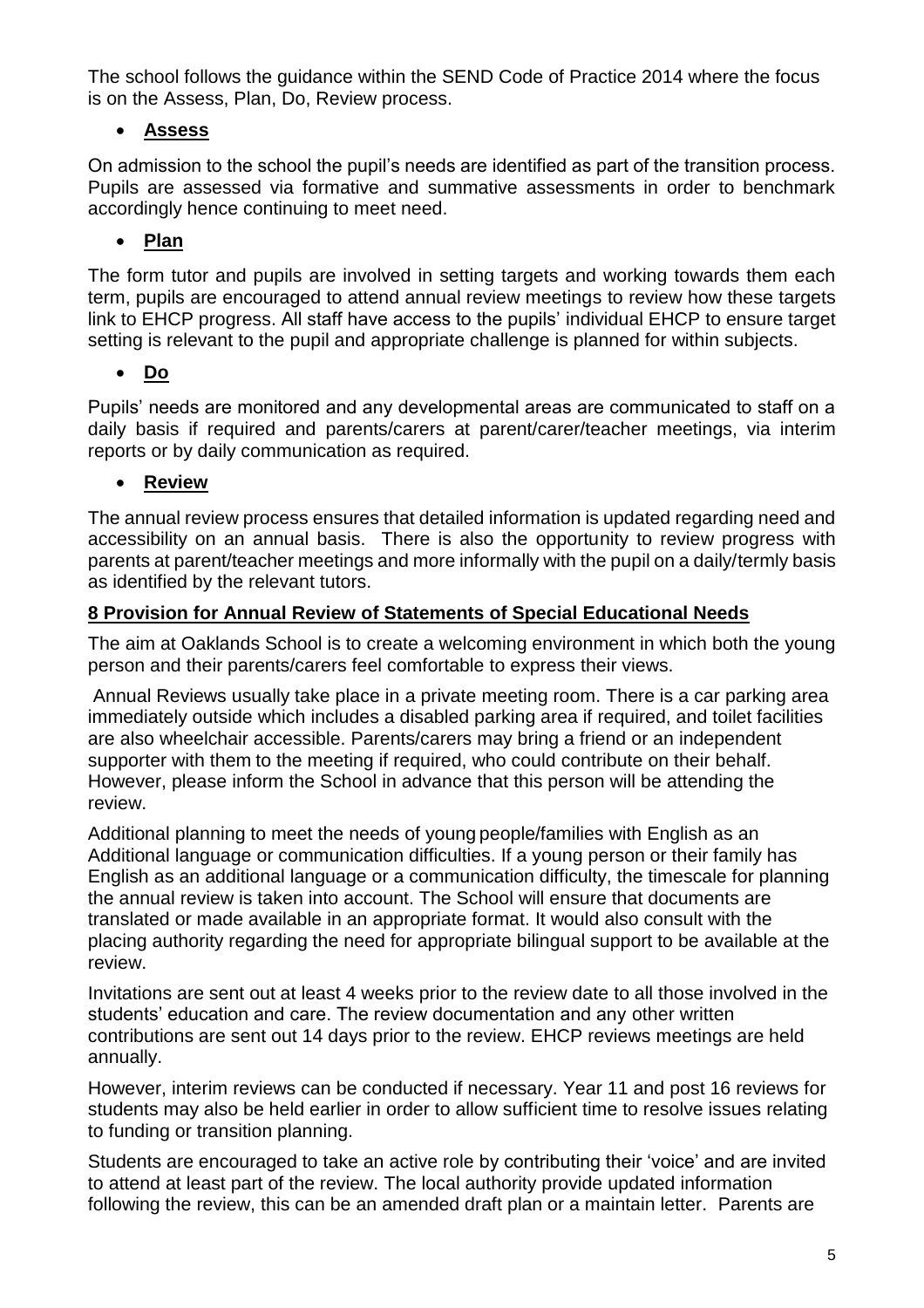responsible for contacting the local authority if they need further advice around these two documents.

# **The aims of the Annual Review are to:**

- Assess the young person's progress towards meeting the previous outcomes set;
- Review the special provision made for the pupil, including the appropriateness of any special equipment provided;
- Review the impact of external agency input or identify any new provision requirements;
- Set new targets for the coming year;
- Identify any external factors which are impacting on progression;
- Provide a forum for parental/child discussion.

# **9 Transition Planning**

Annual Reviews held from Year 9 onwards, focus on any transition requirements and the necessary planning. A representative from the Local Authority's Young People's Services are invited to attend and contribute to these reviews. A transition plan is developed by the YPS team from Year 9 onwards.

#### **10 Children looked after by the Local Authority**

Where the young person is also a Child In Care (CIC), the Annual Review may be held jointly as part of the PEP process. Where it is not possible for the reviews to be held jointly, the young person's social worker is invited to attend the separate Annual Review meeting to help ensure a holistic approach.

# **11 Target Setting**

The form tutor is the person responsible for setting the termly targets and monitoring progress associated with these targets. However, all subject teachers are required to contribute to this system.

Targets are written in positive language that clearly explains what they need to do. Targets can be chosen from the following four areas as identified within the EHCPs:

- Preparing for Employment (Communication and interaction and Cognition and Learning)
- Preparing for Community Participation (Social and emotional, friendships and staying safe)
- Preparing for Good Health (Sensory and Physical Health needs, Diet, Mental Health and Well Being )
- Preparing for Independence (Self-care, Travel, Budgeting, Shopping)

# **12 Speech and Language Therapy**

All students who have speech and language/communication needs identified in their EHCPs have access to the School's Speech and Language therapist (SALT). The SALT therapist assesses the speech and language needs of each student. From these assessments, a detailed programme of speech and language therapy is derived and delivered as needed. This may involve individual sessions, group sessions in social skills or support within the classroom environment. The Speech and Language therapist assessment reports and details of progress are reported at each EHCP review.

The speech and language therapist also support with the use of resources and staff training in order to improve the language and communication needs of students.